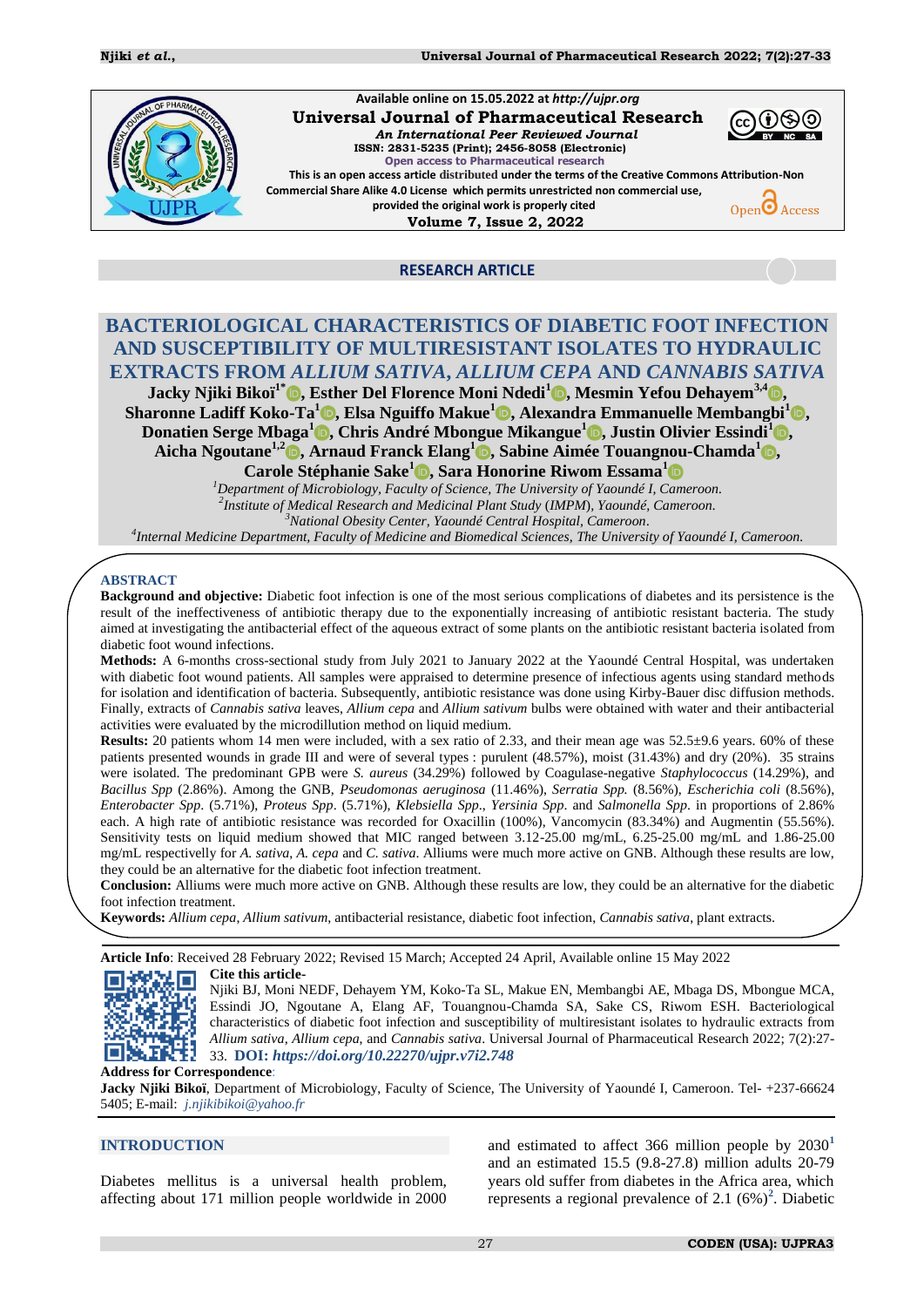foot complications, especially foot ulcers (DFU), constitute a major public health problem for diabetes patients in sub-Saharan Africa and are important causes of prolonged hospital admission and death in patients from this part of the continent. Diabetes foot infection due to gangrene is the most common cause of prolonged hospitalization and amputation of their limbs. Besides, 28%–51% of amputated diabetics will have a second amputation of the lower limb within five years of the first amputation. Along with increased morbidity, foot ulcers can lead to lifelong disability and substantially diminish the quality of life for these patient[s](#page-6-2)**<sup>3</sup>** . For these patients, the diabetic foot infection (DFI) is due to neuropathy, vascular insufficiency, and diminished neutrophil functio[n](#page-6-3)**<sup>4</sup>** . The underlying tissues are exposed to colonization by pathogenic organisms. In this case, a superficial infection of soft tissues and bone associated with signs of inflammation and/or purulent discharge are put in evidence**<sup>5</sup>** [,](#page-6-4) but with delay in appropriate treatment, there is an increased risk of mortality for the amputees and increased number of bacterial resistances in survived patients. In the hope of reducing the risk of amputation and emergence of multi-resistant bacteria, it seems urgent to look for other ways to inhibit bacterial growth in these wounds and thus allow their healing. Recently, interest in the use of medicinal plants in the treatment of many diseases has increased. Herbal medicine is experiencing new success in more and more countries around the world. In addition, a large number of medicinal plants are now being used by traditional medicine to treat many conditions, including diabetes and its complication[s](#page-6-5)**<sup>6</sup>** . This study is designed to isolate and to identify bacterial involved in diabetic foot patients and to assess the susceptibility of antibiotics multi-resistant bacteria to hydraulic extracts of *Allium sativum* and *Allium cepa* bulbs and *Cannabis sativa* leaves.

# **MATERIALS AND METHODS**

**Study design:** It was a six months' translational study involving all diabetic patients with a DFU at the National Obesity Center of the Yaoundé Central Hospital from 25 July 2021 to 25 January 2022. An ethical clearance was obtained from the Hospital's Ethics Committee and each participant was enrolled after informed of the study and provided his informed consent.

**Samples collection:** After collecting, through a structured individual interview guide that included not only demographic data, but also clinical and therapeutic information (Table 1), biological samples were collected by methods that varied depending on the depth of the lesions and the presence or absence of pus: the collection by curettage (which consisted of collecting superficial tissue) and the swabbing for the collection of pus. The samples thus obtained were each placed in a screw tube containing the brain-heart media (BHM) and sent to the Microbiology Laboratory of the University of Yaoundé 1.

**Isolation and identification:** In the laboratory, these clinical samples were grown in an appropriate medium, in accordance with standard methods for bacterial

isolation. Gram negative bacteria (GNB) were found on Eosine Methylene Blue agar (EMB) for enterobacteria isolation, Cetrimide for *Pseudomonas* species. Gram positive bacteria (GPB) were found on red blood agar for bacilli meanwhile Chapman and Colombia + blood was used for cocci bacteria. After 24 hours' incubation at 37°C, the bacterial isolates were subjected once again to Gram's staining and identified by conventional biochemical tests like Mannitol agar for motile bacteria, Kliger iron agar, oxidase disk for *Pseudomonas* species, catalase for *Streptococci* and coagulase for *Staphylococc[i](#page-6-6)***<sup>7</sup>** .

**Antibiotic sensitivity test:** The susceptibility test was performed using the Kirby Bauer disk diffusion method according to the Clinical and Laboratory Standards Institute (CLSI) guidelines. The bacterial inoculum was obtained by using isolated colonies on nutrient agar and homogenized in 5 ml of sterile distilled water. This suspension was then adjusted in comparison to the McFarland 0.5 standard. The test was carried out in series of three copies according to the CLSI protocol M2-A9**[8,](#page-6-7)[9](#page-6-8)** . The antimicrobial susceptibility of both positive and negative bacteria was determined using the antibiotic discs listed in Table 4 and Table 5. The research results were documented as sensitive (S), intermediate (I) and resistant (R). Multi resistant bacteria have been chosen to determine the inhibition parameters of plants extracts.

**Plant sampling and extraction:** Plants were identified at the Cameroon National Herbarium: *A. cepa* (25742/SRF), *A. sativum* (44810/HNC) et *C. sativa* (83664/SRF). After harvest, the leaves of *C. sativa* were dried in the shade at room temperature for 4 weeks then weighed and ground in a mill. The fresh bulbs of *A. cepa* and *A. sativum* were ground in a mill and the crushing were weighed, then the extraction continued by maceration in water for 72 hours, then the mixture filtered with Whatman paper n°1. The resulting filtrates were concentrated using 80°C water lyophilisation. Raw extracts collected were weighed and refrigerated at 4°C in labelled sterile jars.

**Antibacterial assessment of plant extract:** The microdilution in liquid medium using Alamar Blue enabled us to determine the MIC (Minimum Inhibitory Concentration). The MIC was defined as the lowest concentration of extract or antibiotic inhibiting visible bacterial growth after 24 h incubation at 37°C**<sup>9</sup>** [.](#page-6-8) The stock solutions of extracts were prepared at a concentration of 100 mg/mL and those of gentamicin at a concentration of 1mg/ml. A 100 µL volume of the Mueller Hinton Broth medium was introduced into the microplate wells and 100 µL of the stock extract solution was introduced into the first column cups. Successive dilutions of geometric progression of reason 2 of the extracts were performed. This series of dilutions yielded concentrations ranging from 50 mg/mL to 0.04 mg/mL for plant extracts and 0.5 mg/mL to 0.0004 mg/mL for gentamycin.

Subsequently, 100  $\mu$ L of inoculum was introduced into the cups, resulting in a concentration range of 25 mg/mL to 0.02 mg/mL for obtained plant extracts and 0.25 mg/mL to 0.0002 mg/mL for gentamicin. The microplates were incubated under standard conditions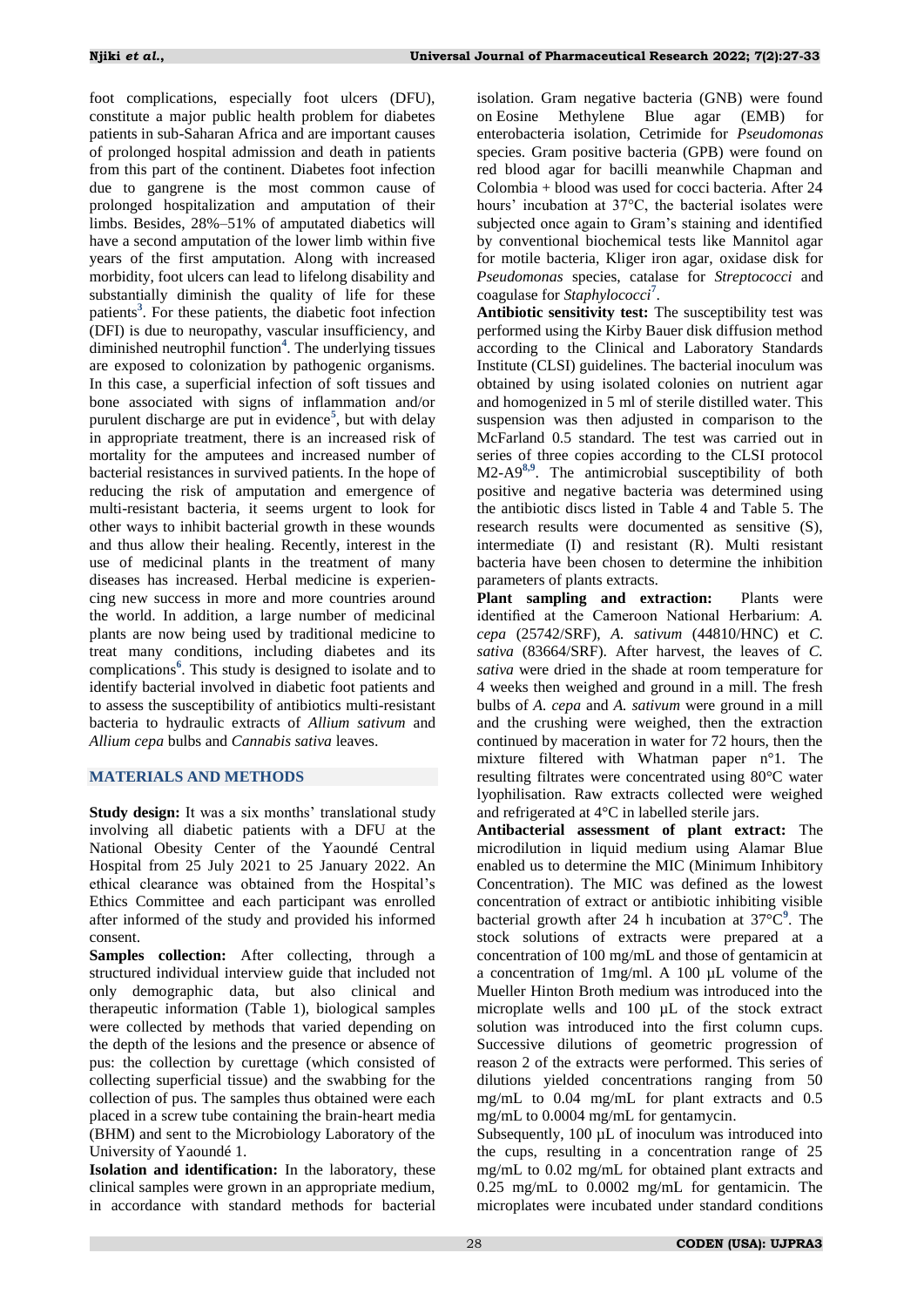for 24 hours at 37°C. After incubation, a 20µL volume of Alamar blue (50mg/ml) was introduced into each microplate well. The experiment was done in triplicate. A color change from blue to red or pink was indicative of bacterial growth**[10](#page-6-9)** .

**Statistical analysis:** Data was entered on Microsoft Excel 2016. Data analysis was performed with IBM SPSS Statistics Version 22.0. The descriptive data are presented in terms of numbers and percentages.

**Ethical considerations:** The study was performed after receiving approval from the Ethics Committee of the Yaoundé Central Hospital (N°2021/543/AR/ MINSANTE/SG/DHCY/UAF 21 October 2021) and obtaining informed consent from patients.

| Table 1: Characterization of wounds. |  |
|--------------------------------------|--|
|                                      |  |

| <b>Parameters</b> | <b>Frequency</b> |         |  |  |  |  |
|-------------------|------------------|---------|--|--|--|--|
|                   | n (%)            |         |  |  |  |  |
| Wounds            | Wrong shoe       | 3(15)   |  |  |  |  |
| origin            | Abscesses        | 12 (60) |  |  |  |  |
|                   | Bites from       | 2(10)   |  |  |  |  |
|                   | rodents          |         |  |  |  |  |
|                   | <b>Burns</b>     | 3(15)   |  |  |  |  |
| Types of          | Neuropathic      | 6(30)   |  |  |  |  |
| lesion            | Ischemic         | 4(20)   |  |  |  |  |
|                   | Neither          | 10(50)  |  |  |  |  |
|                   | ischemic nor     |         |  |  |  |  |
|                   | neuropathic      |         |  |  |  |  |
| Grade of          | П                | 8(40)   |  |  |  |  |
| infection         | Ш                | 12(60)  |  |  |  |  |
| Infected          | Left             | 9 (45)  |  |  |  |  |
| foot              | Right            | 11 (55) |  |  |  |  |
| Appearance        | Purulent         | 9(45)   |  |  |  |  |
| of                | Wet              | 8 (40)  |  |  |  |  |
| the wound         | Dry              | 3(15)   |  |  |  |  |
|                   | Pus              | 9(45)   |  |  |  |  |
| Type of           | Exudate          | 8 (40)  |  |  |  |  |
| specimens         | Scab             | 3(15)   |  |  |  |  |

# **RESULTS**

**Profile of sampled individuals:** The present study included 20 participants, whom 6 (30%) were female and 14 (70%) were male, with a sex ratio of 2.33. The mean age of the series was 52.5±9.6 years (range 36-75 years). It was in majority patients from consultation, of whom 13 (65%) had type II diabetes. The origin of diabetic foot infection was for the majority of cases (50%) resulting from poor foot care (burns, abscesses, bites from rodents, poor footwear or in duration) with a common denominator deriving from infection (negligence) meanwhile 30% were neuropathic feet and 20% ischemic as presented by Table 1. The clinical description of lesions shown that 60% of participants presenting a high infection grade. Five (17%) patients had already undergone amputation. samples of 3 types were obtained, depending on the appearance of the wound: pus (45%) and exudates (40%) in majority (As shown in Table 1). Bacteria that were isolated from the diabetic foot infections are summarized in Table 2. From this table it appears that, Gram positive organisms were *Staphylococcus aureus* (34.29%), Coagulase-negative *Staphylococcus* CNS (14.29%), *Bacillus spp* (2.86%), and in the other hand, Gram

negative bacteria were there such as: *Pseudomonas aeruginosa* (11,43%), *Serratia spp.* (8.57%), *Escherichia coli* (8.57%), *Enterobacter spp.* (5,71%), *Proteus spp.* (5,71%), *Klebsiella spp*., *Yersinia spp*., *salmonella spp* in proportions of 2.86% each.

**Frequencies of identified species:** Among the 20 studied participants, a total of 35 bacterial isolates was obtained from positive culture.

|  |  |  |  |  | Table 2: Frequency rate of isolated bacteria. |  |  |
|--|--|--|--|--|-----------------------------------------------|--|--|
|--|--|--|--|--|-----------------------------------------------|--|--|

| <b>Bacteria</b>       | Frequency        |
|-----------------------|------------------|
|                       | $\mathbf{n}(\%)$ |
| Bacillus spp.         | 1(2.86)          |
| Enterobacter spp.     | 2(5.70)          |
| Escherichia coli      | 3(8.56)          |
| Klebsiella spp        | 1(2.86)          |
| <i>Proteus</i> spp    | 2(5.70)          |
| P. aeruginosa         | 4 (11.43)        |
| Salmonella            | 1(2.87)          |
| <i>Serratia</i> spp   | 3(8.56)          |
| Coagulase negative    | 5(14.29)         |
| <i>Staphylococcus</i> |                  |
| S. aureus             | 12 (34.29)       |
| <i>Yersinia</i> spp   | 1(2.86)          |
| Total                 | 35 (100)         |

It was also found that there could be several germs on a single wound (polybacterial). These bacteria were spread over the various wounds: 48.57% of the germs from the purulent wounds, 31.43% of the wet wounds and 20% of the dry wounds were identified (Table 3).

**Antibiotics susceptibility profile of isolated bacteria:** The antibiotic resistance patterns of the isolated bacteria to commonly used antibiotics, obtained with the Kirby Bauer disk diffusion method, are shown in Figure 1. For Gram-negative bacteria, several strains were completely sensitive to certain antibiotics tested. E*. coli.*, *Enterobacter spp.*, *Proteus spp.*, *Klebsiella spp.* and *Yersinia spp* were completely sensitive to Imipenem and Amikacin, although some isolates such as *P. aeruginosa* (75%) and *Serratia spp* (40%) shown resistance to them. The sensitivity of *P. aeruginosa* to all types of antibiotics was less than 25% except for Amikacin (75%). The sensitivity of enterobacteria supports 64.29% for Fosfomycin and 57.14% for Ceftazidime (Table 4). Regarding the Gram positives bacteria, *S. aureus* and CNS were resistant at 16.67% for Imipenem, at 8.33% and 50% respectively for Amikacin and at 66.67 % and at 20 % for Amoxicillin + clavulanic acid. On the other hand, these isolates are shown to be completely resistant to Oxacillin for *S. aureus* and CNS and completely resistant to Vancomycin for CNS, on the other hand, *S. aureus* were resistant to 75% (Table 5).

**Plant extracts sensitivity:** After a set of processes consisting in obtaining the powders, pastes and filtrates of plants, the different mass yields obtained were calculated for each plant used. Table 6 below presents for each extract, the extraction yield (%) obtained by freeze-drying after maceration of the plants. The study obtained extract yield of 10.48% for *A. cepa*, 16.33% for *A. sativum* and 10.32% for *C. sativa*.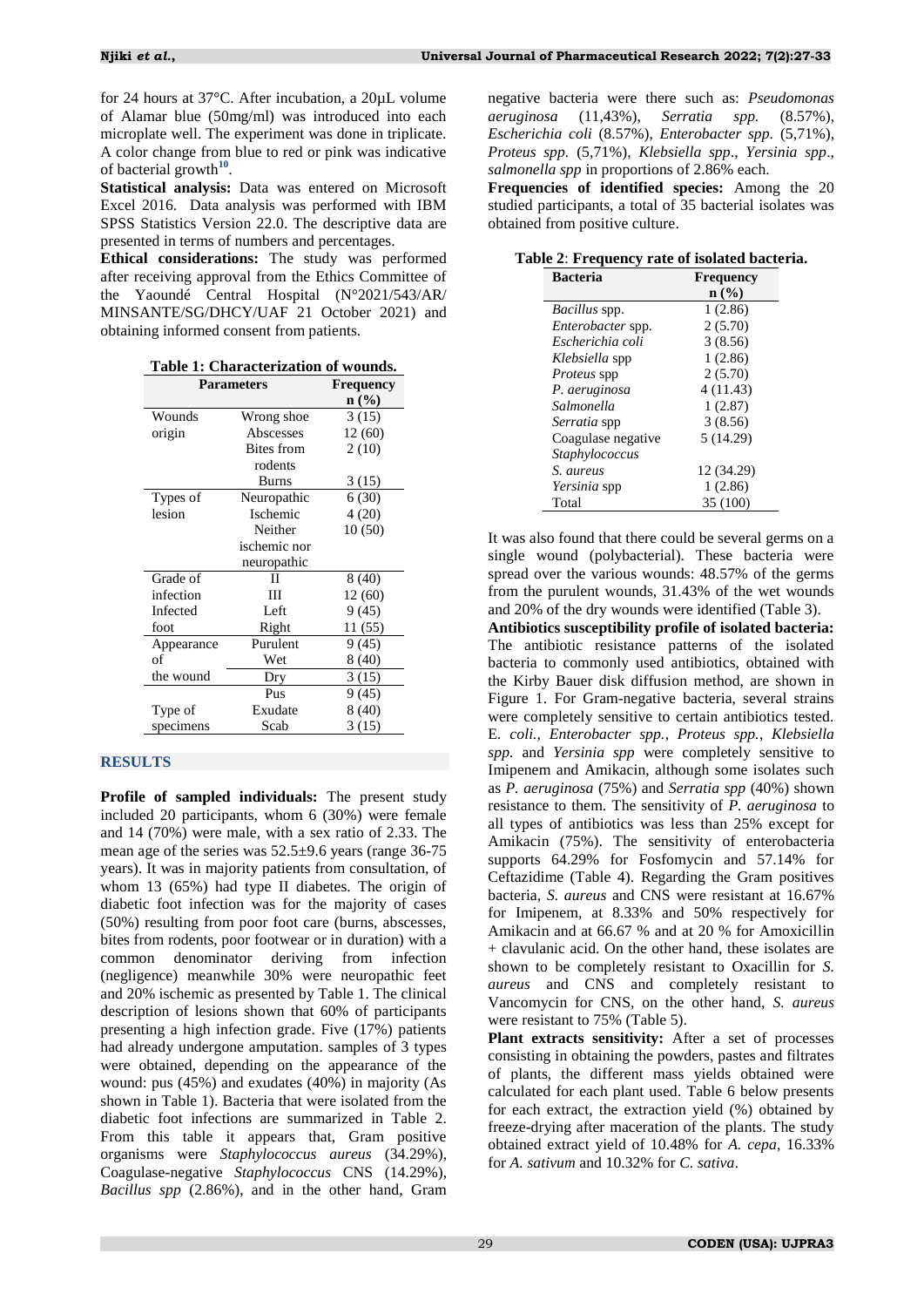

**Figure 1: Antibiotic susceptibility testing of isolated bacteria.**

The type of extraction was maceration and water was the solvent used.

**Antibiotics susceptibility profile of isolated bacteria:** The antibiotic resistance patterns of the isolated bacteria to commonly used antibiotics, obtained with the Kirby Bauer disk diffusion method, are shown in Figure 1.

**MIC determination:** With antibiotic resistant bacteria, MIC values of plant extracts were determined and reported as Table 7. The MICs of *A. cepa* are comprised between 6.25 mg/ml and 25.00 mg/ml of concentrations, exhibiting activity on strains of *Pseudomonas* and *Staphylococcus*.

**Table 3: Bacteria distribution by type of wound.**

| Type of <i>Ent.</i> E. <i>Kleb. Prot. P. Sal.</i> CNS<br>wound | Spp. | coli | Spp. Spp. <i>aer</i> . Spp. |  |  | Ser.<br>Spp. | S.<br>aur. | Spp. | Yer. Total | $\frac{0}{0}$ |
|----------------------------------------------------------------|------|------|-----------------------------|--|--|--------------|------------|------|------------|---------------|
| Wet                                                            |      |      |                             |  |  |              |            |      |            | 31.43         |
| Purulent                                                       |      |      |                             |  |  |              |            |      |            | 48.57         |
| Dry                                                            |      |      |                             |  |  |              |            |      |            |               |

*Ent*. Spp=*Enterobacter* Spp*.; E. coli=E. coli ; Kleb*. Spp*=Klebsiella* Spp*.; Prot*. Spp.*=Proteus Spp. ; P. aer*.*=P. aeruginosa ;* Sal. Spp*.=Salmonella* Spp*;* SCN*=Staphylocoque à coagulase négative; Ser*. Spp*=Serratia* Spp*. ; S. aur.=S. aureus ; Yer*. Spp*= Yersinia* Spp*.*

| Table 4: Antibiotic resistance of Gram-negative bacteria. |                       |                 |                     |               |                              |                   |                 |                     |             |                 |
|-----------------------------------------------------------|-----------------------|-----------------|---------------------|---------------|------------------------------|-------------------|-----------------|---------------------|-------------|-----------------|
| <b>Antibiotic</b>                                         | <b>CASFM/</b>         |                 | <i>Enterobacter</i> |               | <b>Klebsiella</b><br>E. coli |                   |                 | <i>Proteus</i> Spp. |             |                 |
|                                                           | <b>EUCAST</b>         |                 | Spp.                |               |                              |                   | Spp.            |                     |             |                 |
|                                                           | Recommendation        | St <sub>1</sub> | St2                 | St3           | St4                          | St5               | St <sub>6</sub> |                     | St7         | St <sub>8</sub> |
| Amikacine                                                 | S>18: R<18            | 22              | 23                  | 24            | 25                           | 11                | 21              |                     | 20          | 20              |
| Augmentin                                                 | S>19: R<19            | $\overline{0}$  | 10                  | 20            | 20                           | 13                | 10              |                     | 12          | 17              |
| Ceftazidime                                               | $S \geq 22$ ; R<19    | 23              | 30                  | 18            | 34                           | 13                | 30              |                     | 19          | 30              |
| Fosfomycine                                               | $S \geq 21$ ; R<21    | 26              | 25                  | 24            | 12                           | 22                | 24              |                     | 24          | 28              |
| Imipenème                                                 | $S \geq 22$ ; R<19    | 30              | 28                  | 34            | 28                           | 30                | 28              | 27                  |             | 30              |
|                                                           | <b>CASFM/</b>         |                 |                     | P. aeruginosa |                              | <b>Salmonella</b> |                 | <b>Serratia</b>     |             | Yersinia        |
|                                                           | <b>EUCAST</b>         |                 |                     |               |                              | Spp.              |                 | Spp.                |             | Spp.            |
|                                                           | <b>Recommendation</b> | St <sub>9</sub> | <b>St10</b>         | <b>St11</b>   | <b>St12</b>                  | <b>St13</b>       | <b>St14</b>     | St15                | <b>St16</b> | <b>St17</b>     |
| Amikacine                                                 | $S \ge 18$ ; R<18     | 22              | 20                  | 15            | 12                           | $\Omega$          | 21              | $\Omega$            | 25          | 21              |
| Augmentin                                                 | S>19: R<19            | 11              | 9                   | $\Omega$      | 13                           | 23                | 10              | $\Omega$            | 22          | 10              |
| Ceftazidime                                               | $S \geq 22$ ; R<19    | 30              | 12                  | 24            | 12                           | 10                | 30              | $\Omega$            | 20          | 22              |
| Fosfomycine                                               | $S \geq 21$ ; R<21    | 22              | 25                  | $\Omega$      | 26                           | $\Omega$          | 24              | $\Omega$            | 23          | 0               |
| Imipenème                                                 | $S \geq 22$ ; R<19    | 30              | 30                  | 25            | 31                           | 26                | 28              | 17                  | 22          | 14              |

S=senstivity ; R= resistance ; St= strain

The *A. sativum* MICs comprised between 3.12 mg/ml and 25.00 mg/ml of concentration, exhibit activity against strains of *Pseudomonas*, *Serratia* and *Staphylococcus*. *C. sativa* with a MIC ranged between 1.86 mg/ml and 25.00 mg/ml, had a higher activity than the other extracts on the majority of strains. The reference antibiotic (gentamicin) shown a MIC ranging from 0.001 mg/ml to 0.25 mg/ml concentrations lower than the extracts.

#### **DISCUSSION**

The predominance of the male sex in the studied population is a phenomenon confirmed by several

authors, with a *sex ratio* of 2.5 for Amoussou-Guenou et al., in Cotonou<sup>[11](#page-6-10)</sup>, 1.6 for Loukro *et al.*, in Ivory Coast**[12](#page-6-11)**, 4.3 with Zemmouri *et al.*, in Morocco**[13](#page-6-12)**, and 2.33 in current study. This could be explained by the fact that women are more diligent and thorough in their care, and the generally recognized poor adherence to therapy in men who have a pattern of foot care and hygiene neglected. In current survey, the average age was 52.5±9.6 years with ranging from 34 to 65 years, including 13 patients over 50 years of age. Similar age averages were observed with Amoussou-Guenou *et al.*, (median age of 57 years), and Loukro *et al.*, (56.8±18.7 years)**[11,](#page-6-10)[12](#page-6-11)** .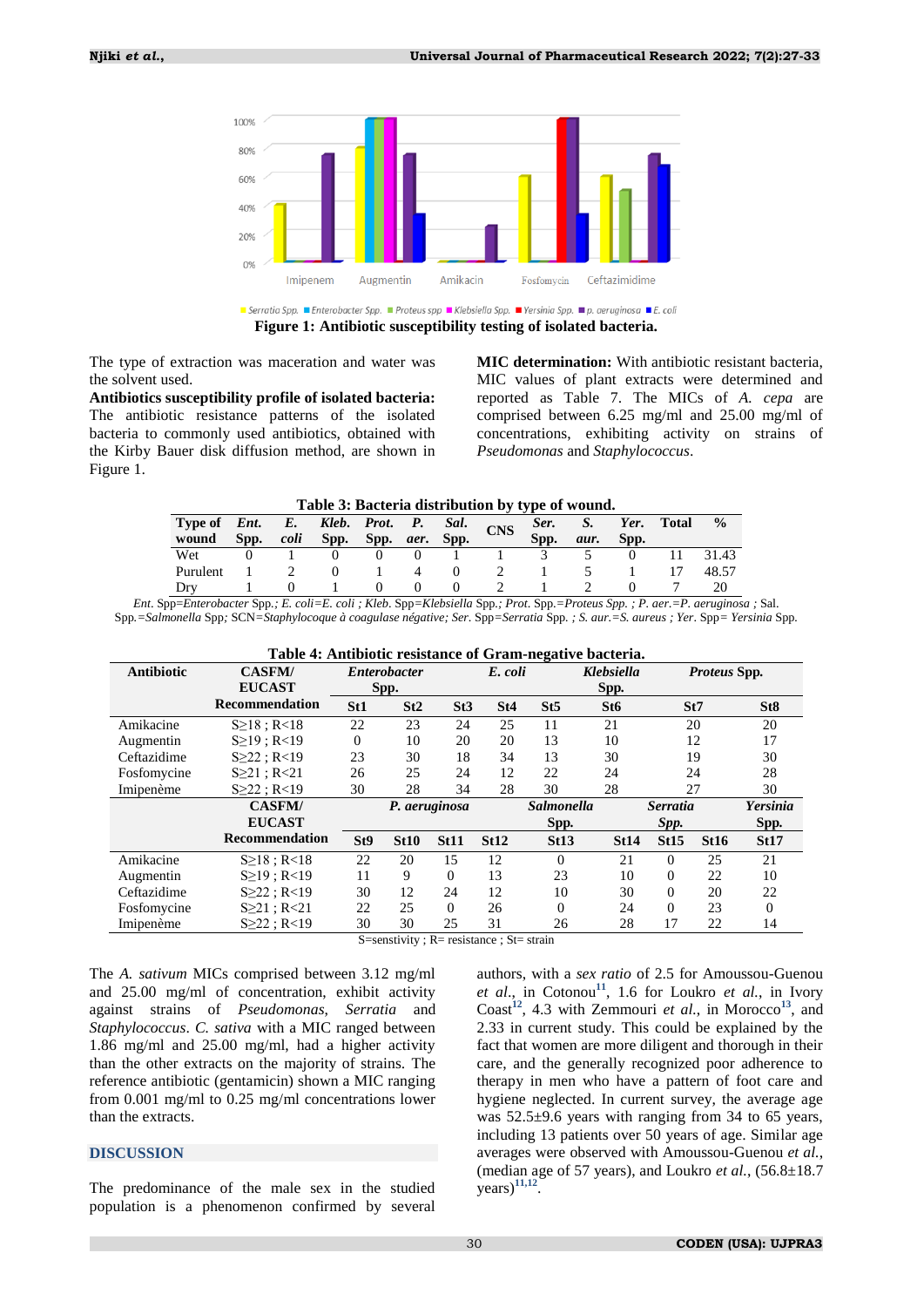| Antibiotique        | <b>CASFM/EUCAST</b> |             |             |          |             |                                          | S. aureus |          |          |          |          |             |          |
|---------------------|---------------------|-------------|-------------|----------|-------------|------------------------------------------|-----------|----------|----------|----------|----------|-------------|----------|
|                     | Recommendation      | <b>St18</b> | <b>St19</b> | St20     | St21        | St22                                     | St23      | St24     | St25     | St26     | St27     | <b>St28</b> | St29     |
| Amikacine           | $S \ge 18$ ; R<18   | 23          | 24          | 19       | 12          | 20                                       | 20        | 25       | $\Omega$ | 28       | 20       | 20          | 21       |
| $Amoxi + Clav.$ Ac. | $S \geq 20$ ; R<19  | 9           | 10          | 0        | 22          | 40                                       | 15        | 22       | 23       | 30       | 16       | 13          | 14       |
| Imipenème           | S > 22 : R < 22     | 30          | 30          | $\Omega$ | 30          | 25                                       | 23        | 22       | 29       | 38       | 28       | 24          | 30       |
| Oxacilline          | $S \geq 22$ ; R<22  | $\Omega$    | 0           | 0        | 0           | $\Omega$                                 | $\Omega$  | $\Omega$ | $\Omega$ | $\theta$ | $\Omega$ | $\Omega$    | $\Omega$ |
| Spiramycine         | S > 22 : R < 19     |             |             | 0        |             |                                          |           |          | 0        | $\Omega$ | $\Omega$ |             |          |
| Vancomycine         | $S \geq 22$ ; R<22  |             |             | $\theta$ |             | 20                                       | $\Omega$  | 0        | 15       | 24       | $\Omega$ | 0           | $_{0}$   |
|                     | <b>CASFM/EUCAST</b> |             |             |          |             | <b>Coagulase negative Staphylococcus</b> |           |          |          |          |          |             |          |
|                     | Recommendation      |             | <b>St30</b> |          | <b>St31</b> |                                          | St32      |          |          | St33     |          | St34        |          |
| Amikacine           | S>18: R<18          | 23          |             |          | 14          |                                          |           | 12       |          | 23       |          | 25          |          |
| $Amoxi + Clav.$ Ac. | $S > 20$ : R<19     | 22          |             |          | 16          |                                          | 22        |          |          | 10       |          | 9           |          |
| Imipenème           | S > 22 : R < 22     | 28          |             |          | 30          |                                          | 30        |          |          | 27       |          | 10          |          |
| Oxacilline          | $S \geq 22$ ; R<22  |             |             |          |             |                                          |           |          |          |          |          |             |          |
| Spiramycine         | $S \geq 22$ ; R<19  |             |             |          |             |                                          |           |          |          |          |          |             |          |
| Vancomycine         | $S \geq 22$ ; R<22  |             |             |          |             |                                          |           |          |          |          |          |             |          |

**Table 5: Antibiotic resistance of Gram-positive bacteria.**

S=senstivity; R= resistance; St= strain ; Amoxi + Clav Ac.= Amoxilline + Clavulanic Acid

| Table 6 : Summary of extract yield characteristics. |  |
|-----------------------------------------------------|--|
|                                                     |  |

| <b>Used plant part</b>  | <b>Extract vield</b> | <b>Extract physical properties</b> |                |  |  |
|-------------------------|----------------------|------------------------------------|----------------|--|--|
|                         | $($ %)               | Color                              | <b>Texture</b> |  |  |
| A. <i>cepa</i> bulbs    | 10.48                | <b>Brown</b>                       | Pasty          |  |  |
| <i>A. sativum</i> bulbs | 16.33                | <b>Brown</b>                       | Crystalline    |  |  |
| C. sativa leaves        | 10.32                | Greenish                           | Powdery        |  |  |

Aging is a natural evolutionary phenomenon that, according to the literature, is a leading risk factor for the occurrence of diabetes and these complications. Indeed, the risk of occurrence and superinfection of trophic lesions of the diabetic foot increases with age. Type II diabetes was the majority in current study.

These findings are consistent with other African authors who found type II diabetes to be the majority in their studies**[11,](#page-6-10)[12](#page-6-11)** . After isolation and identification, the most common bacterium was *S. aureus* (34.29%) followed by CNS (14.29%). These results are in accordance with those of Zemmouri *et al.*,  $(34\%)^{13}$  $(34\%)^{13}$  $(34\%)^{13}$ , and

Al-Joufi *et al.*, $(28.72%)^{14}$  $(28.72%)^{14}$  $(28.72%)^{14}$ , regarding the strain of *S*. *aureus* in Morocco. Any streptococci was not found, this could be justified by the sampling method: since streptococci are anaerobic bacteria, swabbing was not the appropriate sampling method for sampling these pathogens; on the other hand, the culture of these bacteria required anaerobic conditions not being at our disposal did not allow us to find these pathogens. The presence of *Bacillus spp.* can be explained by contamination of used sample during laboratory manipulations or when passing the petri dishes in the incubator.

|  | Table 7: Plant extracts MIC values. |  |
|--|-------------------------------------|--|
|  |                                     |  |

| <b>Strain</b>      | Plant extracts MIC (mg/mL) | Gentamicin |           |        |
|--------------------|----------------------------|------------|-----------|--------|
|                    | A. cepa                    | A. sativum | C. sativa |        |
| E. coli            | ND                         | ND         | 25        | 0.0312 |
| <i>Proteus</i> Spp | 6.25                       | 6.25       | 12.5      | 0.0004 |
| P. aeruginosa      | ND                         | 25         | ND        | 0.003  |
| P. aeruginosa      | 6.25                       | ND         | 25        | 0.0312 |
| P. aeruginosa      | ND                         | ND         | ND        | 0.0625 |
| Serratia Spp       | ND                         | 25         | 25        | ND     |
| Yersinia Spp       | ND                         | ND         | 25        | 0.001  |
| S. aureus          | 12.5                       | ND         | ND        | 0.007  |
| S. aureus          | 12.5                       | 25         | 25        | 0.007  |
| S. aureus          | 12.5                       | 12.5       | 1.86      | 0.0009 |
| S. aureus          | ND                         | ND         | 25        | 0.0625 |
| S. aureus          | 25                         | 6.25       | 6.25      | 0.003  |
| S. aureus          | 6.25                       | 3.12       | 3.12      | 0.0004 |
| S. aureus          | ND                         | ND         | ND        | 0.25   |
| S. aureus          | ND                         | 25         | 6.25      | 0.0312 |
| S. aureus          | ND                         | ND         | ND        | 0.0625 |
| S. aureus          | ND                         | ND         | ND        | 0.0312 |
| Coagulase negative | 12.5                       | ND         | ND        | 0.0009 |
| Staphylococcus     |                            |            |           |        |
| Coagulase negative | 25                         | ND         | ND        | 0.25   |
| Staphylococcus     |                            |            |           |        |
| Coagulase negative | ND                         | ND         | ND        | 0.25   |
| Staphylococcus     |                            |            |           |        |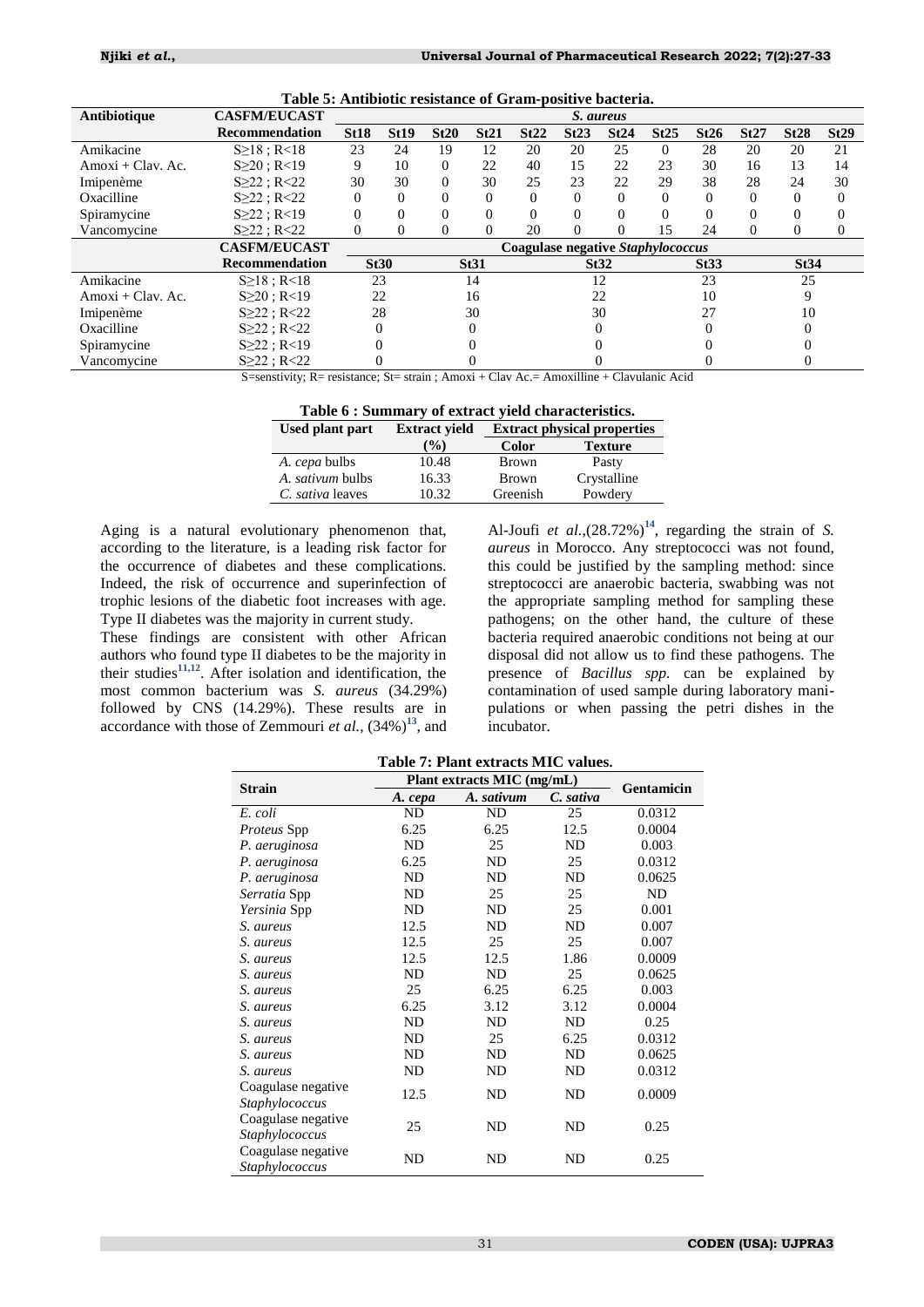Gram negative bacteria accounted for 50% of all pathogens isolated from the wounds, these pathogens *P. aeruginosa* (11.43%), *Serratia spp*. (8.56%), *E. coli* (8.57%), *Enterobacter spp.* (5.70%), *Proteus spp.* (5.70%), *Klebsiella spp., Yersinia spp., salmonella spp* in proportions of 2.86% are mostly enterobacteriaceae. Several studies have revealed that Gram positive bacteria are the main culprits of diabetic foot wound infections such as Velasco *et al.*, and Stappers *et al.*, **[15,](#page-6-14)[16](#page-6-15)**. Nevertheless, there are studies conducted on patients living in warm climates that have reported that Gram negative organisms are the most common organisms in diabetic foot infections**[17](#page-6-16)**. Due to microbial infections, healing of diabetic foot wounds is clinically difficult**[18](#page-6-17)**. Staphylococci were found in the current study and some species were sensitive to Imipenem and others to Imipenem and Amikacin. This trend was also found in Douala, Cameroon, with Okalla *et al.*,<sup>[19](#page-6-18)</sup>. At the same time, these isolates showed complete resistance to Oxacillin, 83.34% to Vancomycin and 55.56% to Augmentin as reported by the study by Velasco *et al.*<sup>[15](#page-6-14)</sup>. The high resistance to Vancomycin is contrary to the study by Al-Joufi *et al.*, **[14](#page-6-13)** where 100% of the strains tested were sensitive to Vancomycin. This can be explained by the poor quality of used antibiotic due to the different chain hot and cold changes.

In the current study, antibiotic resistance among isolates of *P. aeruginosa, E. coli*., *Enterobacter spp., Proteus spp., Klebsiella spp.* and *Yersinia spp* was similar to previous studies conducted in other parts of the world, with a resistance of 37.5% to beta-lactams<sup>[20](#page-6-19)</sup>. Imipenem and Amikacin showed bactericidal activities against most of these isolates compared to other antibiotics. One of the most important observations was the high resistance rate of *P. aeruginosa* to Imipenem and Ceftazidime. These isolates were taken for most patients who underwent surgery for the removal of the toe. Therefore, we suspect an infection of nosocomial origin due to the long hospitalization of patients that may derive from multi-resistant antibiotics<sup>[21](#page-6-20)</sup>.

The study of the antibacterial activity of *A. sativum* extracts on the antibiotic resistant bacteria strains, showed different inhibitory concentrations ranging from 3.12 mg/ml up to 25.00 mg/ml for the most part is active on used bacteria. These concentrations are low compared to the results of Magryś *et al*., which obtained on all its strains a very high extract activity<sup>[22](#page-6-21)</sup>. This could be explained first by the type of solvents used which, unlike current study, was a mixture of water and ethanol which makes it possible to extract compounds much more active than water, but also the concentration range used which is much higher than ours 6000 mg/ml. In current study, *A. cepa* showed MICs ranging from 6.25 mg/ml to 25.00 mg/ml, and a low antibacterial activity in contrary of the study conducted by Zhou *et al.*, in which the aqueous extracts from storey onion have the strongest inhibitory effect on all the tested strains  $(MIC\ 31.3-125\ mg/mL)^{23}$  $(MIC\ 31.3-125\ mg/mL)^{23}$  $(MIC\ 31.3-125\ mg/mL)^{23}$ . Alliums are a family made up of ajoene, an organosulfur component, which is very little present in onions but very present in garlic. This would explain

the low activity of *A. cepa* compared to that of *A. sativum*. In addition, according to Kyung's studies in 2012, GNBs are more sensitive to *Alliums* than GPBs; which would explain why more than 60% resistance to garlic and onion extracts was observed for *S. aureus* and CNS strains. The activity of *C. sativa* also ranges between 1.86 and 25 mg/ml, out of used 20 strains, it is active on 12 strains and even shows bactericidal activity on *S. aureus* which compared to that of Schofs *et al.*, remains low, which would be explained by the concentration range used, which is here greater than 100mg/ml**[24](#page-6-23)**. Several studies showed that these three plants have the ability not only to boost the immune system, but also to fight against diabetes through their components such as ajoene and allicin for alliums and cannabitiol for cannabis. This can explain the decrease in the rate of infection and the more or less rapid healing of wounds.

# **CONCLUSION**

The current study revealed that the most frequent pathogens were: *Staphylococcus aureus* followed by coagulasse-negative staphylococci and *Pseudomonas aeruginosa*. Although most of the isolates were sensitive to Imipenem and Amikacin, it was observed that a high rate of multi-resistant bacteria with Augmentin, Vancomycin and Oxacillin. Plant extracts of *A. cepa, A. sativum* and *C. sativa* exhibited antibacterial activities. Although their antibacterial activities seem weak, it could be a new way, an alternative for the treatment of diabetic foot wound infections.

# **ACKNOWLEDGEMENTS**

We sincerely thank the National Obesity Center of the Yaoundé Central Hospital which permits us to recruit patients, the Institute of Medical Research and Medicinal Plant Study for the extraction plants process stage, the Laboratory of Microbiology in Faculty of Science of University of Yaoundé I for providing all necessary material, equipment and facilities to carry out the research.

# **CONFLICT OF INTEREST**

There is no conflict of interest associated with this work.

# **AUTHOR'S CONTRIBUTION**

J Njiki Bikoï, SL Koko-Ta and EDF Moni Ndedi Conceptualize, J Njiki Bikoï, MY Dehayem and SL Koko-Ta recruited patients and collected samples; SL Koko-Ta, E Nguiffo Makue, AE Membangbi and EDF Moni Ndedi took care of the laboratory work, designed the experiment and interpreted data obtained. All authors contributed to data analysis, draft and revised the paper, gave final approval of the version to be published and agreed to be accountable for all aspects of the work, SH Riwom Essama was here for the supervision.